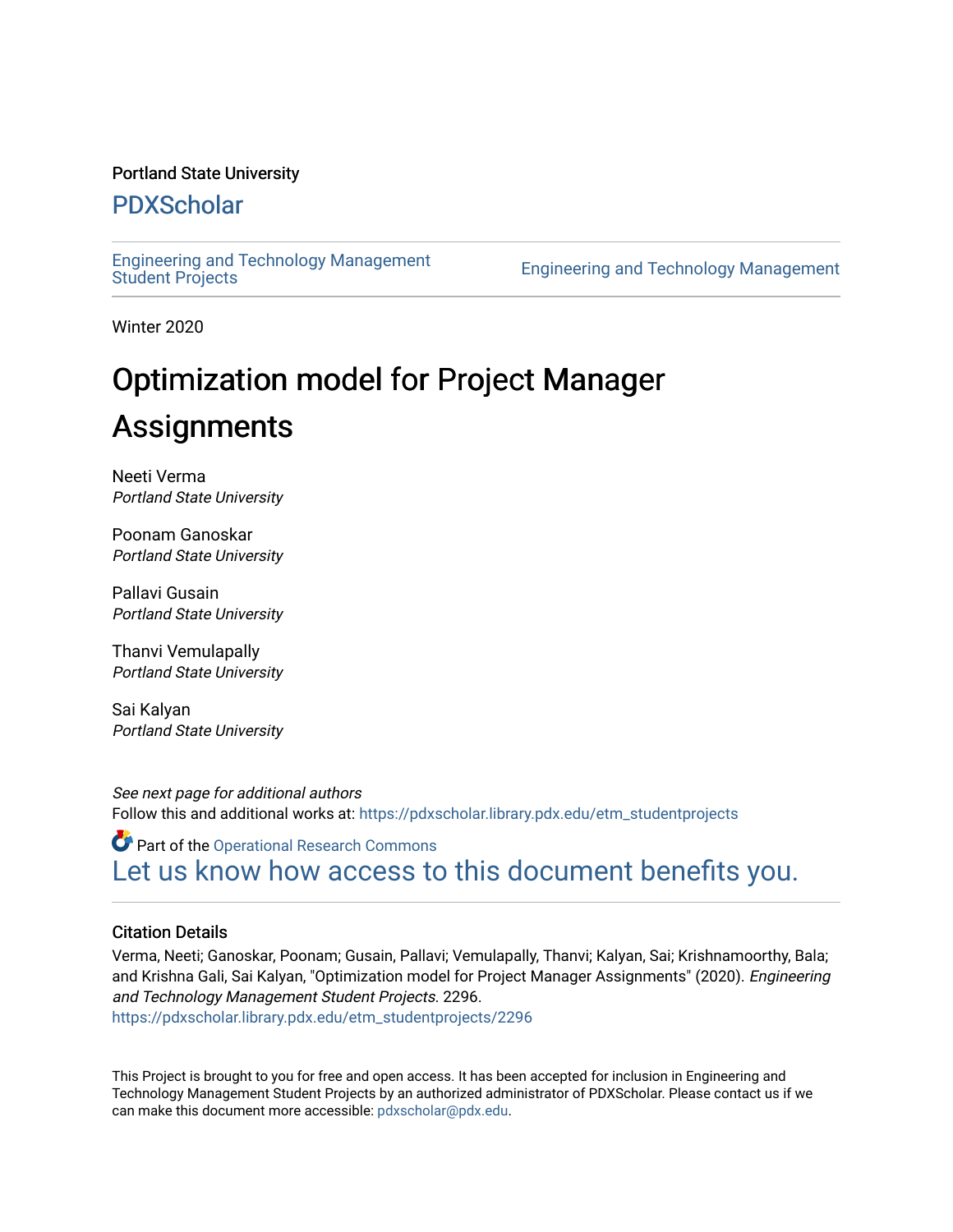#### Authors

Neeti Verma, Poonam Ganoskar, Pallavi Gusain, Thanvi Vemulapally, Sai Kalyan, Bala Krishnamoorthy, and Sai Kalyan Krishna Gali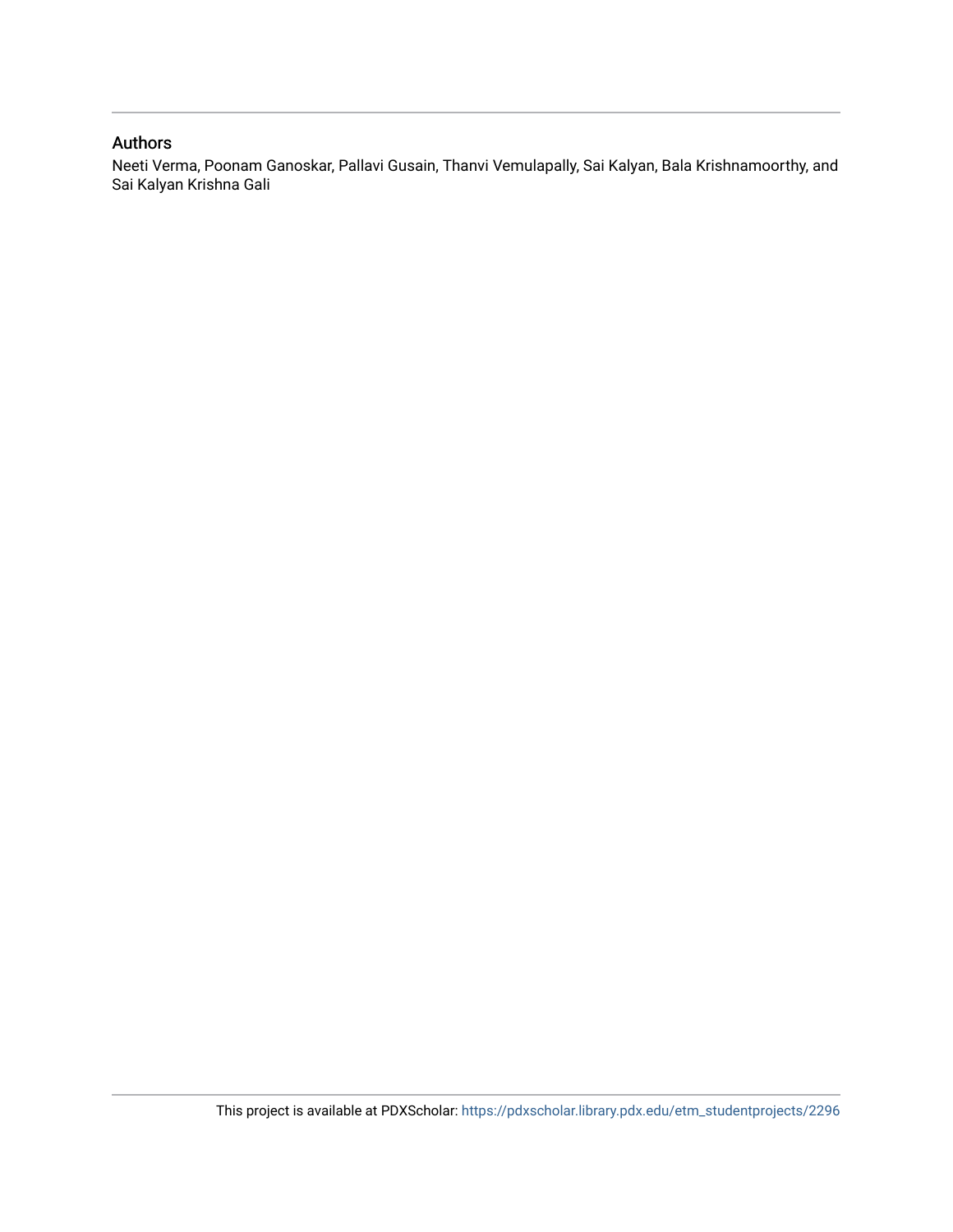



# *Optimization model for Project Manager Assignments*

Course Title: Operations Research Course Number: ETM 540 Instructor: Dr. Timothy R. Anderson Term: Winter Year: 2020 Author(s): Neeti Verma, Poonam Ganoskar, Pallavi Gusain, Thanvi Vemulapally, Sai Kalyan Krishna Gali<sup>1</sup>

ETM OFFICE USE ONLY Report No.: Type: Student Project Note:

1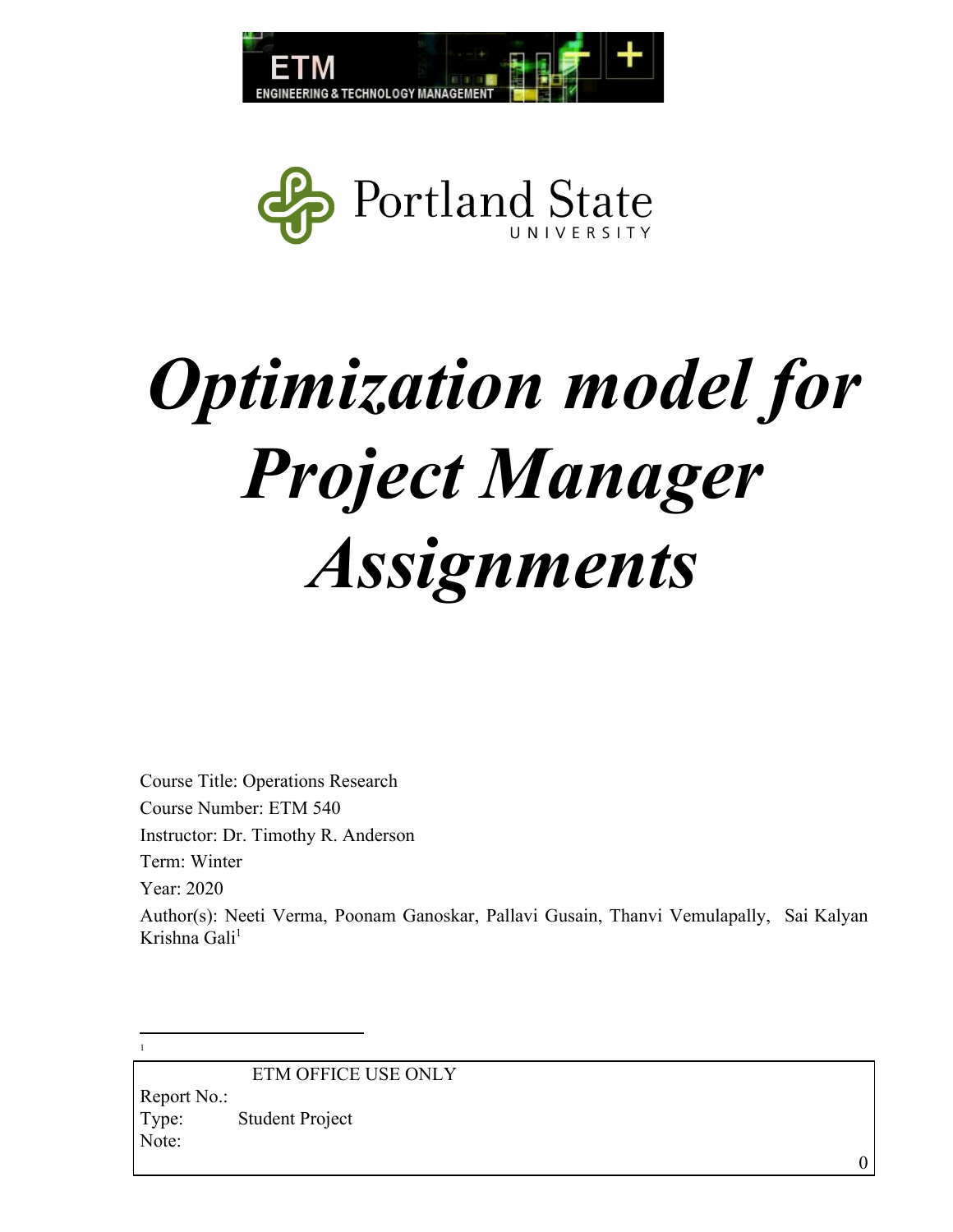# Table of Contents

<span id="page-3-0"></span>

| Abstract                  | $\boldsymbol{2}$        |
|---------------------------|-------------------------|
| <b>Introduction</b>       | $\mathbf{3}$            |
| <b>Project Goals</b>      | $\mathbf{3}$            |
| <b>Literature Review</b>  | $\overline{\mathbf{4}}$ |
| <b>Our Methodology</b>    | 6                       |
| <b>Optimization Model</b> | 6                       |
| Latex Equations           | 8                       |
| Model in R                | 8                       |
| <b>Result Analysis</b>    | 14                      |
| <b>Challenges Faced</b>   | 15                      |
| <b>Future Work</b>        | 15                      |
| Conclusion                | 16                      |
| <b>References</b>         | 17                      |
| <b>Appendix</b>           | 17                      |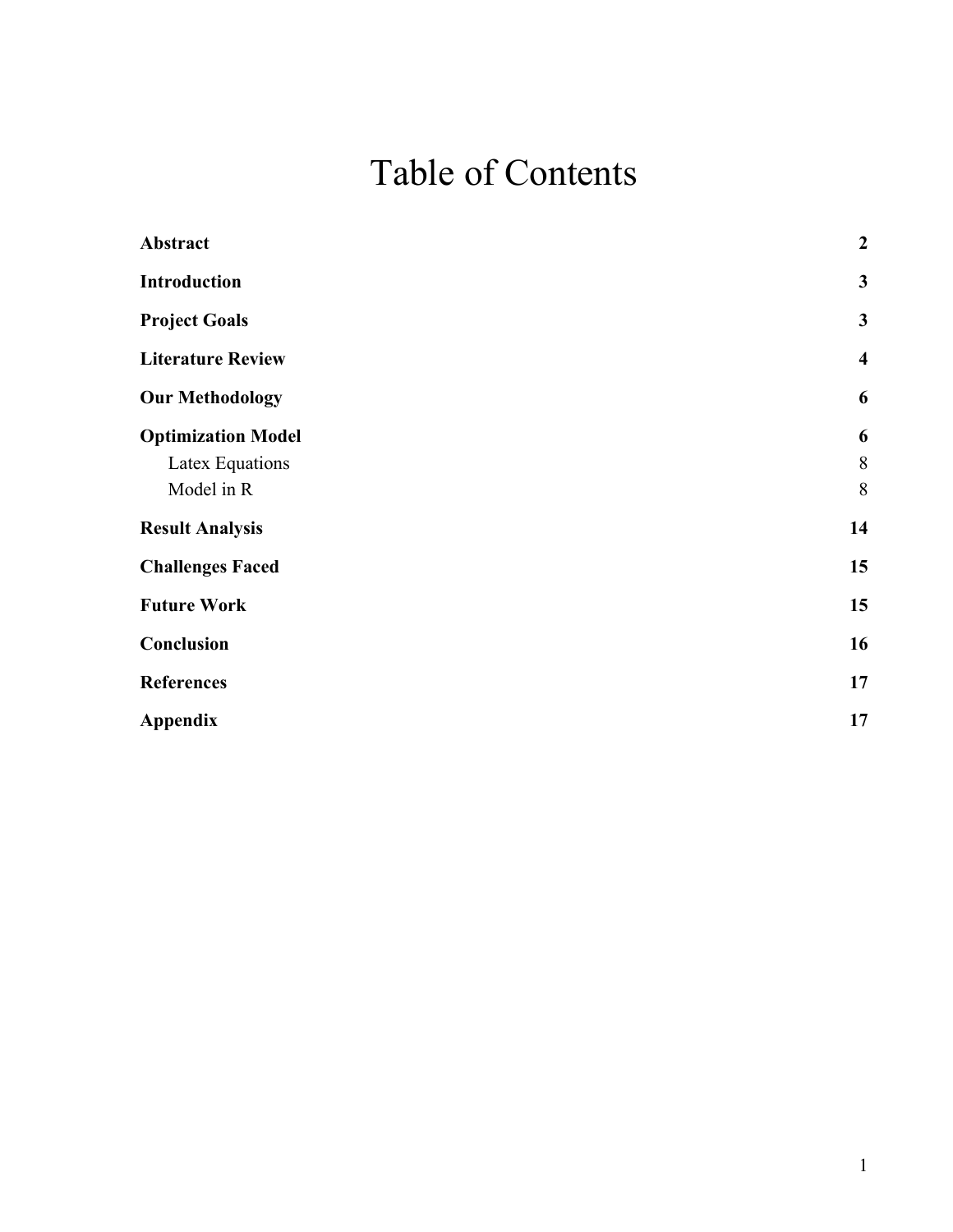## **Abstract**

The main objective of every project in an organization is to maximize its profit. This maximization of profit can be achieved through proper allocation of project managers to projects in an organization. But assigning a project to a project manager is still considered a difficult issue and is not yet fully addressed in the literature. However, in high-tech industries various project assignment methodologies are used to assign project managers to multiple projects and reassignment during new-product development projects. The aim of the optimization model created in this project is to develop a framework for project assignments to project managers including some assignment criteria and processes. The framework contains many strategic elements like project prioritization, project requirements and competencies of project managers and limitations of organization. The project assignment should be in alignment with the strategic goal of the organization. The objective of this paper is to create a model which will help in the process of project assignment to project manager for better performance of projects and maximizing the gain of the organization.

# <span id="page-4-0"></span>**Introduction**

We wanted to use the opportunity provided by the class to look into a problem that we witness frequently in the workplace. The work in any organization is performed in teams. Teams are generally composed of individuals with different skill sets. The work for a team includes work that requires different skill sets and expertise in various domains. The members also have different years of experience. One of the trickiest tasks in project management is resource allocation. Teams have to balance a wide variety of ongoing and upcoming projects across resources while meeting the timelines for the projects.

We used the decision support model for project manager assignment as the basis of our model. $_{22}$ Patanakul, et.al. present a theoretical framework for project assignments, including some significant assignment criteria and processes. They found that to be effective in project assignments, management should consider strategic alignment of the organizational goals in project prioritization, project requirements and competencies of project managers in project manager-to-project matching, and some organizational/ personal limitations while determining project assignment. They also presented linear programming equations along with the data in the paper to model project manager assignments.

We recreated the model in R for the class project and made a few changes and enhancements to the model as part of our work. The model was run on a smaller and a larger data set to validate it scales as per the inputs provided in the expected format.

# <span id="page-4-1"></span>**Project Goals**

The goal of the class project for us was to create a model that can give insights into resource allocation. We decided to work with the data and assumptions as presented in the decision support model paper to create a baseline for the model in R. We wanted to make the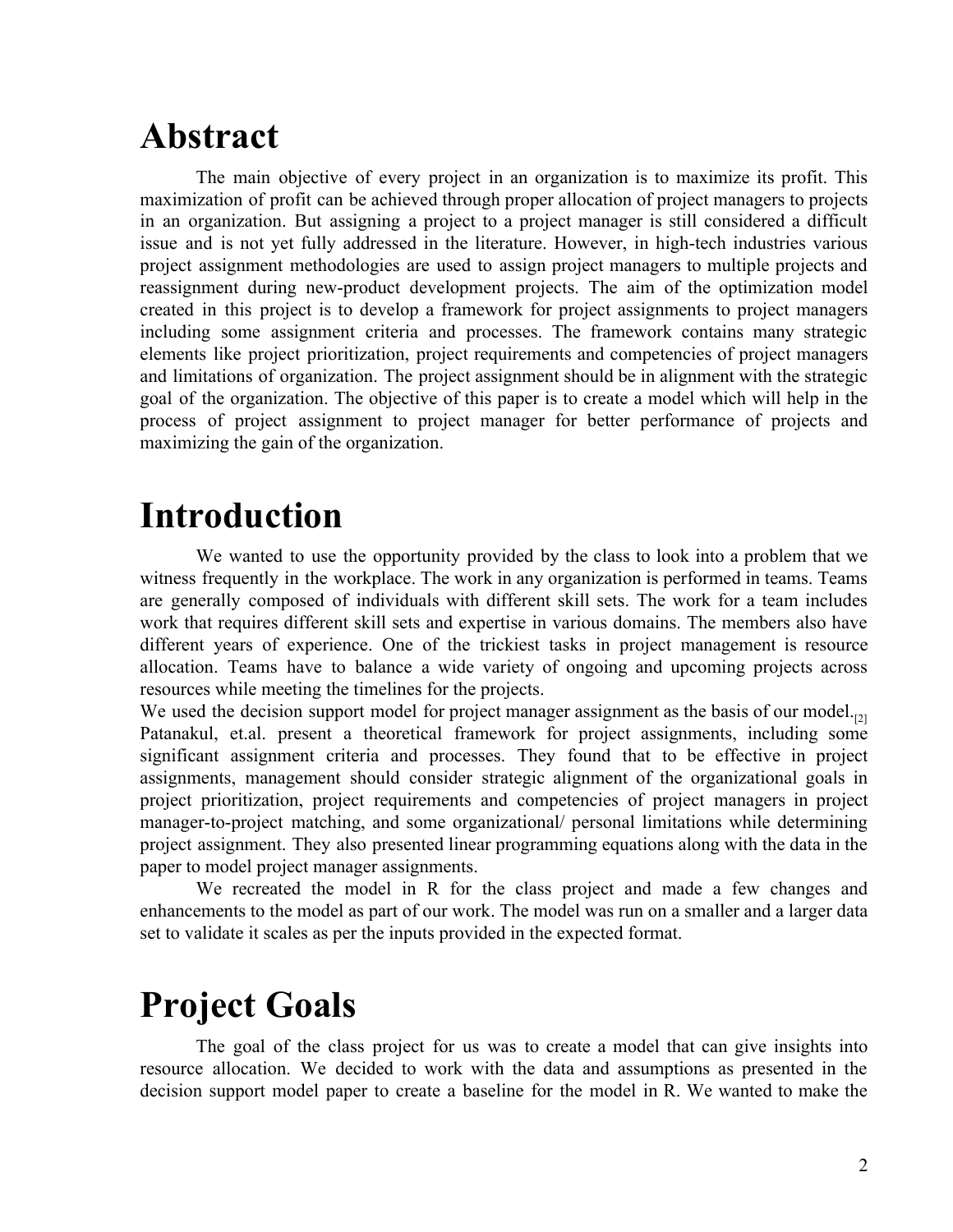model scalable for different number of projects and project managers for assignment.Our model can accept any data set in the defined format and be able to generate project to project manager assignment recommendation to be reviewed by management.

We ran the model with the data from the decision support model paper to assign 6 projects to 6 project managers with workload as per paper. A smaller dataset was created for assigning 3 projects to 3 project managers as well as a larger dataset was created for assigning 8 projects to 8 project managers. The dataset was generated without any strategic goal to prove or disprove any hypothesis. The goal with the different size data set was to test the scalability of the model. This model can now be extended to validate some scenarios for project management assignments.

We wanted to include time off planning in the project manager assignment for any leaves greater than 3 weeks. Since switch-over time increases significantly with increase in the number of projects handled by the project manager $_{[1]}$ , we decided to include it in the availability of the project manager to scale well with larger data sets.

### <span id="page-5-0"></span>**Literature Review**

In order to get some background on project management and assignments for our main paper we studied some reference papers to understand project manager characteristics and selection criteria.

Hauschildt, et.al. (2000), believe that their selection criteria mix is universal but some firms can also identify their own particular mix. They advocate for matching project managers to project properties with which they are most likely to be successful. They show the results to maintain the pool of Project managers, which can either be a pool of candidates who are all project stars or it can be the mix of all types as per the firm's projects needs. But when a pool of talent can never be matched perfectly to the project requirements, then one way to do it is – assignment of people with complementary skills to individual projects.

Pennypacker and Dye (2002), in their paper "Project Portfolio Management and Managing Multiple Projects: Two Sides of the Same Coin"[6] describe the difference between the project portfolio management and multiple project management. The authors try to answer the question, why do firms fail to realise that the projects carried out in a firm are not independent but form a portfolio i.e. a group of projects with interdependencies, consuming time and resources. They suggest the need for senior managers to create a balance between providing a cultural ambience in the enterprise that encourages people to bring forth innovative product and process ideas and an environment that ensures that rigorous strategic assessment will be done on the emerging ideas to determine their likely strategic fit in the enterprise's future.

Brown and Eisenhardt (1995), in "Product development: Past research, present findings, and future directions",[7] synthesized a model of factors affecting the success of product development. Team members, project leaders, senior management, customers, and suppliers were considered as agents that directly or indirectly affect outcomes. The goal of the paper was to establish the hierarchy of impact from the agents on product development. Successful product development involves relatively autonomous problem solving by cross - functional teams with high communication highlights the role of project leaders and senior management. The authors describe the power and vision of Project leaders in improving the process performance. A solid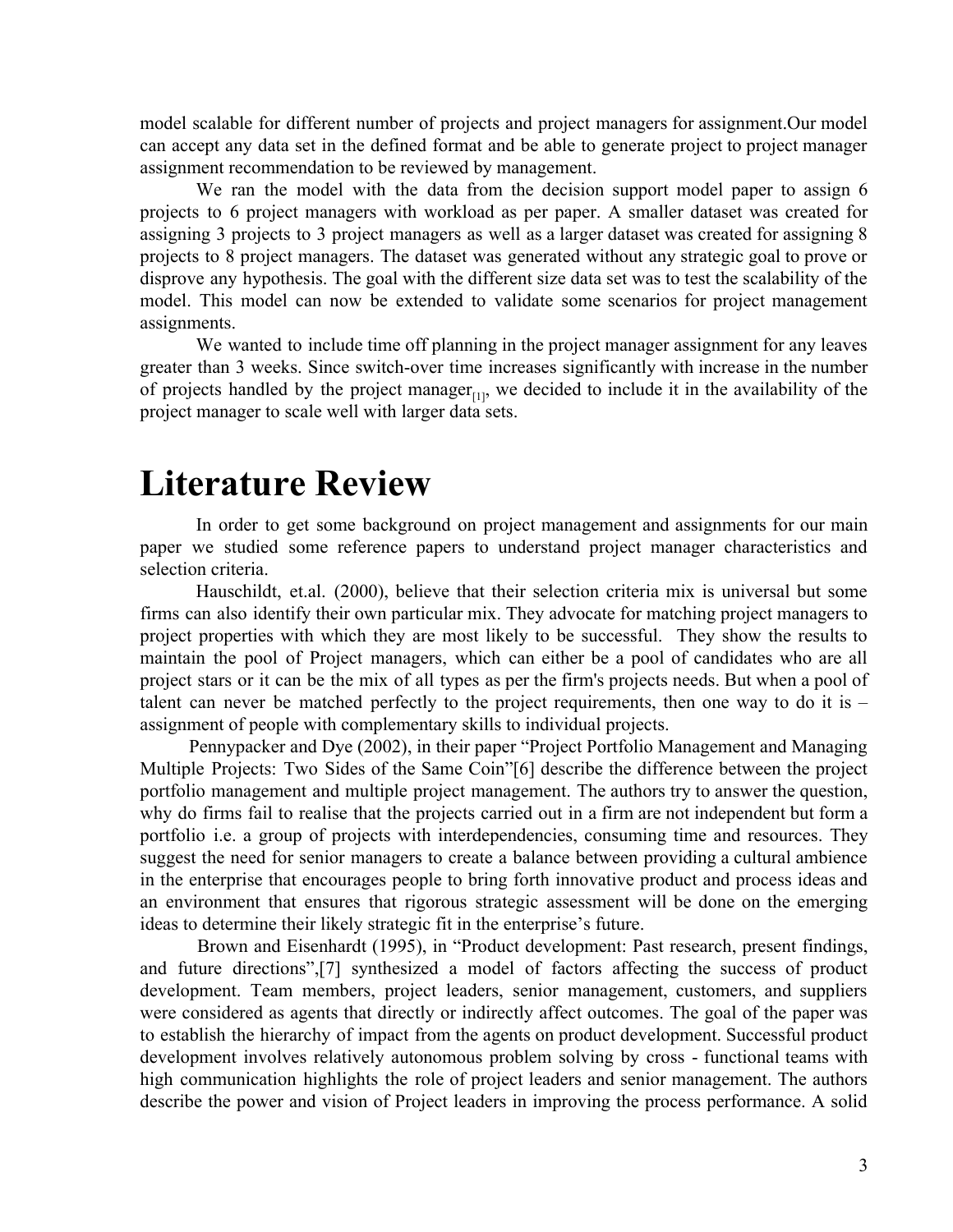point which sums the characteristic of powerful project leaders is that they are particularly effective politicians in lobbying for resources, protecting the group from outside interference, and managing the impressions of outsiders.

Dr. Patanakul, et. al. (2007), presented an optimization model that can be applied in an organization for resource allocation to align project assignments with the strategic goals of the organization along with matching the competencies of project managers to project requirements.<sup>[2]</sup> They presented a methodology to extend the strategic importance of projects to organization to project managers assignment. We used this paper as the basis of our model and the baseline was created using the data as presented in the paper.

Woraruthai, et.al (2009), revised the decision making model to balance workload over project lifecycle by adding time dimension.<sup>[3]</sup> They extended Dr. Patanakul, et. al. model to assist management in balancing and forecasting the workload of each project manager in a given time period. The time-management literature considers the allocation of time to scheduling. There is also research showing that it is beneficial to divide a task into subtasks before performing task estimates. They validated the model utilizing live data from Intel.

### <span id="page-6-0"></span>**Our Methodology**

We decided to minimize the equations and reduce the variable set to debug. The equations from the original paper were reduced to consume equations with equalities. This reduced equation set was then modelled to create the first iteration of the model.

The model was reviewed with Dr. Anderson and his feedback was incorporated to generate the second revision of the model. We separated the data from the model and also used more functionality from R to also reduce our lines of code to generate a compact and enhance readability of code.

The next iteration of the model was to make it flexible to work with any data set. The model was then modified to read data from files. The base files needed to input data were defined in a matrix and global variables were used to reference different dataset. The team then worked on creating different data sets to simulate different sized organizations for using the model. The results from the model are summarized in the following sections.

## <span id="page-6-1"></span>**Optimization Model**

An optimization model is nothing but key characteristics of a business problem that we want to solve.The model consists of three elements

- 1. Objective function
- 2. Decision variables
- 3. Constraints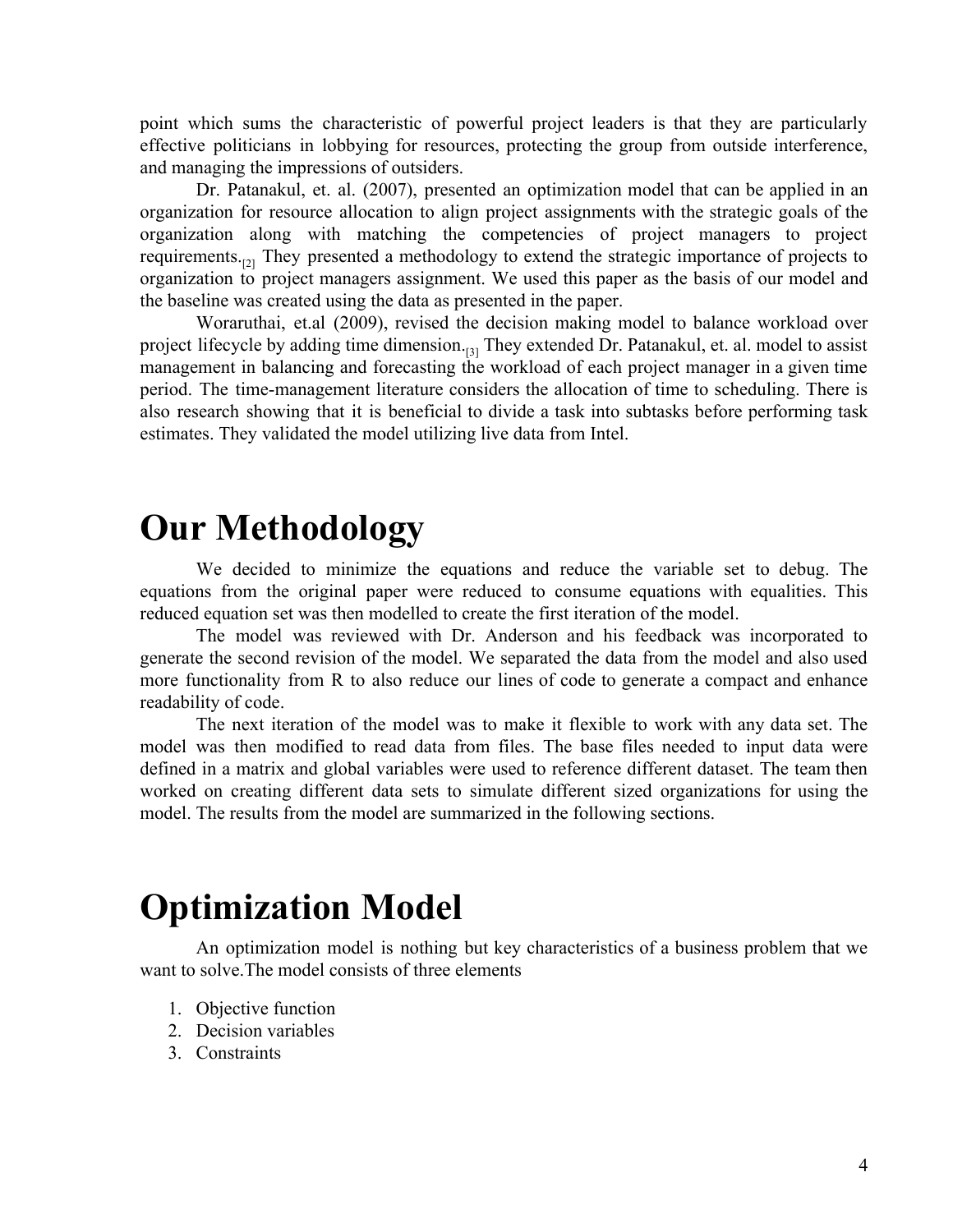Optimization model is a type of a mathematical model which optimizes the objective function while satisfying all the constraints.To build an optimization model for the project manager assignments problem, let us start by defining the three main elements of the model. This model was built based on the paper "A Decision Support Model for Project Manager Assignments".

#### **Decision variables**

 $X_{i,j}$  is a binary decision variable used to decide whether or not project j is assigned to project manager i.

 $Y_{i}$   $\{i\}$  is a binary decision variable used to represent whether more than one project is managed by project manager \$i\$.

 $Z_{i}$  {i}\$ is a binary decision variable indicating whether or not project manager \$i\$ is managing more than one project simultaneously.

#### **Objective function**

Objective function is built by considering all the project priorities and levels of matching between project managers and projects.

$$
Max \sum_{i=1}^{n} \sum_{j=1}^{m} \sum_{k=1}^{o} \left( \alpha_{ijk} G_{k} V_{jk} W_{ij} X_{ij} \right)
$$

 $\alpha_{i,j,k}$  is the coefficient of effectiveness of  $\text{SPM}$  {i}\$ (Project Manager i) in managing project \$j\$'s contribution to goal \$k\$. Value is between \$0\$ and \$1\$.

\$G\_k\$ is the matrix representing the relative contribution of organizational goals \$k\$ to the organizational mission.

 $V_{i,k}$  {j,k}\$ is the matrix representing the relative contribution of project \$j\$ to organizational goal \$k\$

\$W\_{i,j}\$ is the project manager \$i\$-to- project \$j\$ matching score based on project requirements and competencies of project managers.

#### **Constraints**

Constraints are formed based on the organizational/personal limitations.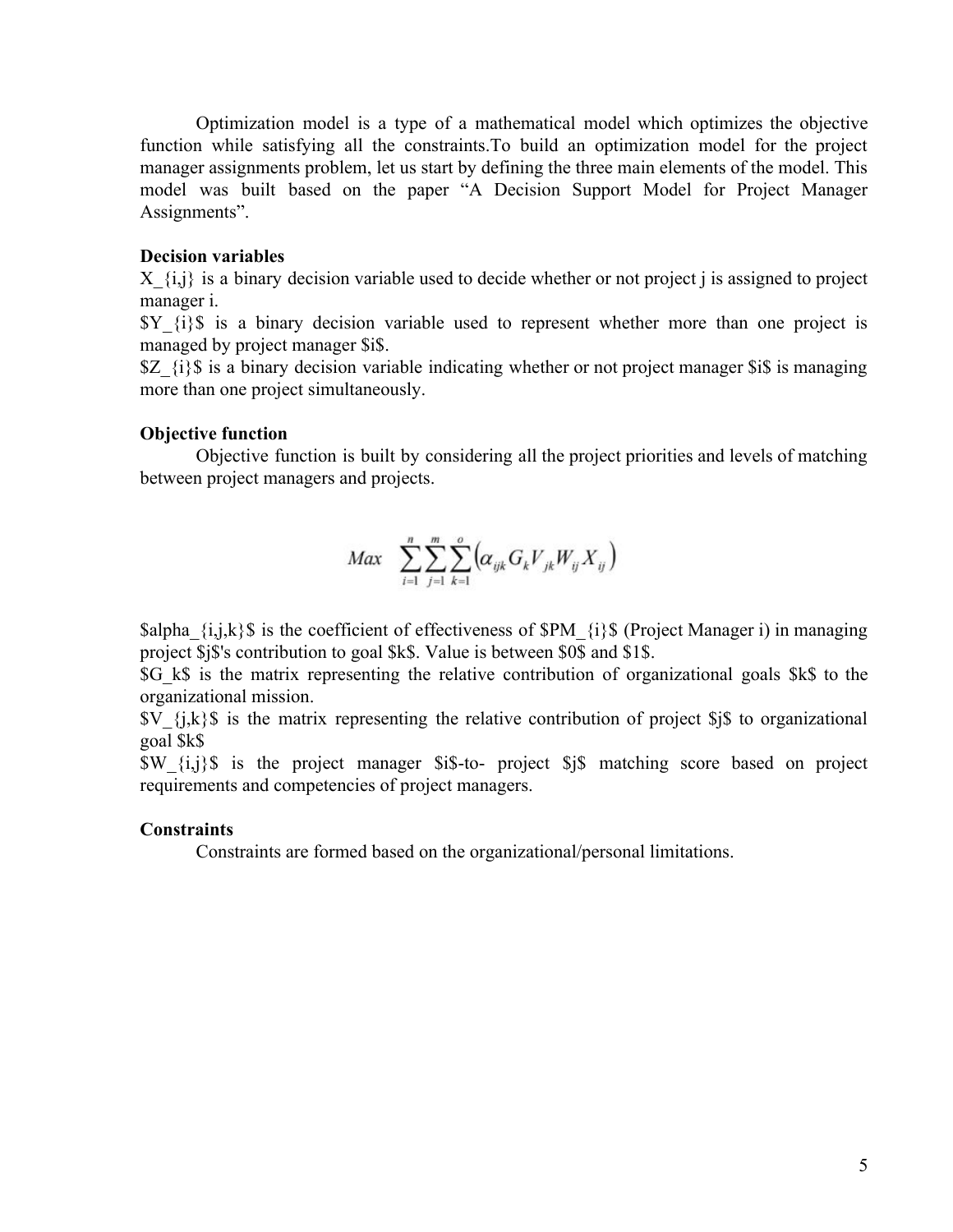$$
\sum_{j=1}^{6} D_{ij} X_{ij} + S_i \leq A_i \qquad \forall i
$$
\n
$$
A_i = E_i - L_i
$$
\n
$$
S_i = 1.5Y_i + 4.5Z_i \qquad \forall i
$$
\n
$$
N_i = \sum_{j=1}^{n} X_{ij} + n_i \qquad \forall i
$$
\n
$$
\gamma_i \leq 1 - 0.25N_i \qquad \forall i
$$
\n
$$
Y_i = N_i + \gamma_i - 1
$$
\n
$$
4Z_i - Y_i \geq 0
$$
\n
$$
Z_i - Y_i \leq 0
$$
\n
$$
\sum_{i \in \{A, B, \ldots F\}} X_{ij} = 1 \qquad \forall j
$$
\nProject assignment constraints\n
$$
\sum_{i \in \{A, B, \ldots F\}} X_{ij} = 1 \qquad \forall i
$$
\nProject management constraints\n
$$
X_{ij}, \gamma_p Z_i = 0, 1 \text{ binary variables}
$$

 $SD_{i,j}$  \$ = time demand of project \$j\$'s for project manager \$i\$.

 $\overrightarrow{AA}$   $\overrightarrow{i}$   $\overrightarrow{s}$  = the resource availability of project manager \$i\$ over planning period.

 $SS_{i}$  {i}\$ = switch-over time for project manager \$i\$

 $\overline{\$E_{i}}\$  = the effective capacity of project manager  $\overline{\$i\$}$ 

 $SL^{-}{i}$ ;  $\$ =$  the existing workload of project manager \$i\$

 $\sin 1\hat{s}$  = Total number of existing projects under the responsibility of project manager  $\sin$ , not subject to potential reassignment

 $SN_{i}$  {i}\$ = Total number of projects under the responsibility of project manager \$i\$ (existing projects and new assignment)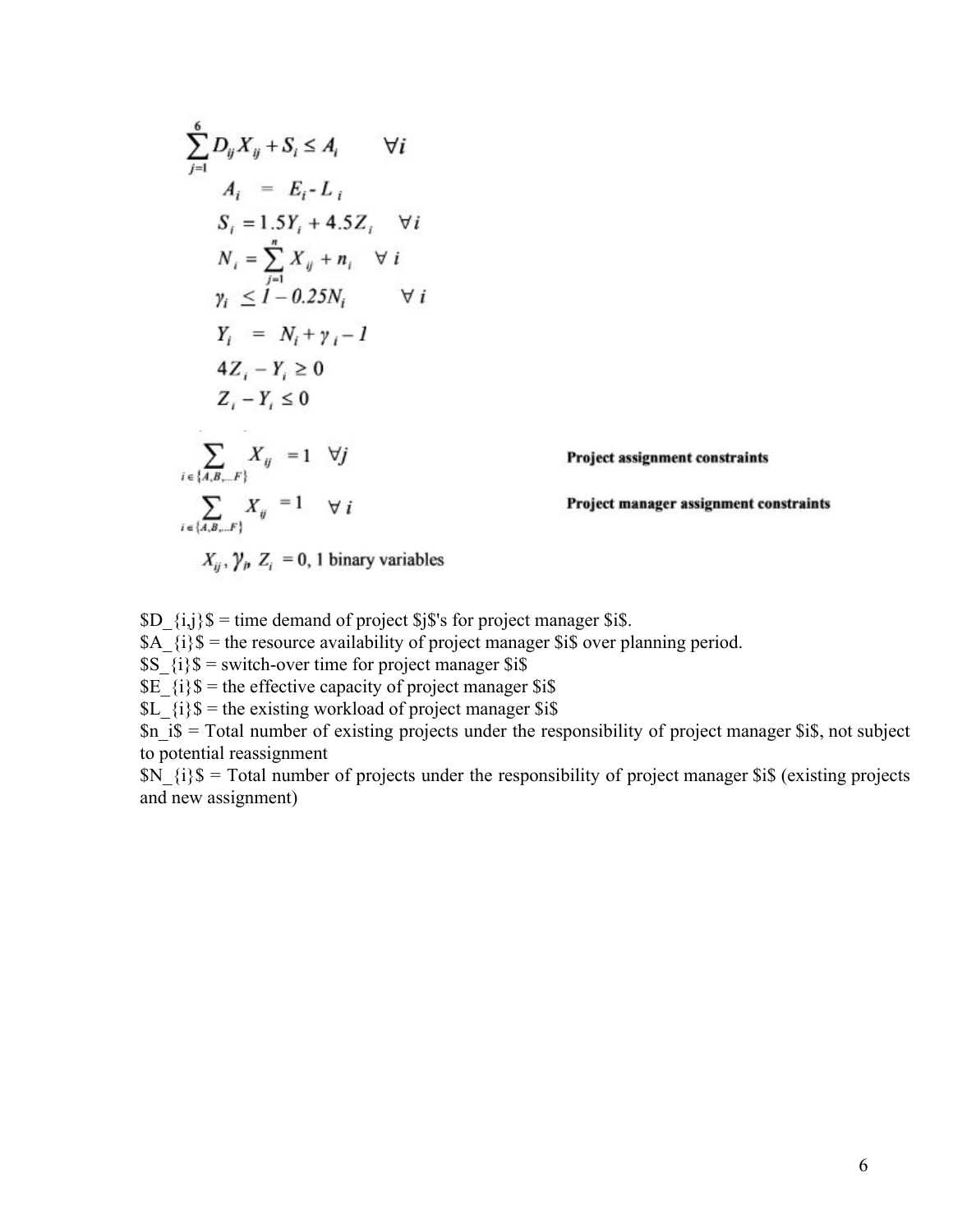### <span id="page-9-0"></span>**Latex Equations**

```
$S
\begin{split}
\begin{aligned}
  \text{Maximize } &\sum {i \in \{A,B, ...,F\}} \sum {i}^{m} \sum {k}^{o}\(alpha {i,j,k}G {k}V {j,k}W {i,j}X {i,j}) \> && Objective Function\\
  \text{subject to } & \sum {j=1}^{m} D {i,j}X {i,j} + S {i} \leq E {i} - L {i} \ \> & \forall \; i\\
                & \gamma_{i} + 0.25*\sum_{j}^{m}X_{i,j} + 0.25*n_{i} \leq 1\> & \forall \; i\\
                & 4*Z_{i} \geq \sum_{j=1}^{m} X_{i,j} + n_{i} + \gamma_{i} - 1\> & \forall\; i\\
                & Z_{i} \leq \sum_{j}^{m}X_{i,j} + n_{i} + \gamma_{i} - 1 \> & \forall\; i\\
                & \displaystyle\sum\limits \{j=1\}^N{m} X \{i, j\} = 1 & i=1 ,\ldots, n, \triangleright & j=1 ,\ldots, m&\\
                & \displaystyle\sum\limits_{j=1}^{m} X_{i, j} = 1 & j=1, \ldots, m, \> & i=1, \ldots, n&\\
                & \sum\limits {i \in \{A,B, ...,F\}\SC {i,j}X {i,j} = 1 \> & \forall \; j \\
 \end{aligned}
\end{split}
$S
```
### <span id="page-9-1"></span>**Model in R**

```
---
title: "PMAssignment8"
author: "TeamFinal_Project"
date: "3/1/2020"
output: pdf_document
---
```{r setup, warning=FALSE, include=FALSE}
knitr::opts_chunk$set(echo = TRUE)
knitr::opts chunk$set(tidy = F)
knitr::opts_chunk$set(cache = TRUE)
knitr::opts chunk$set(width = 30)
library (magrittr, quietly = TRUE) #Used for pipes/dplyr
library (dplyr, quietly = TRUE)
library (ROI, quietly = TRUE)
library (ROI.plugin.glpk, quietly = TRUE)
library (ROI.plugin.lpsolve, quietly = TRUE)
library (ompr, quietly = TRUE)
library (ompr.roi, quietly = TRUE)
library (pander, quietly = TRUE)
library (gridExtra)
library (formatR)
library (tufte, quietly = TRUE)
library (tint)
library (knitr)
library(rsvg, quietly=TRUE)
library(htmltools, quietly=TRUE)
```
```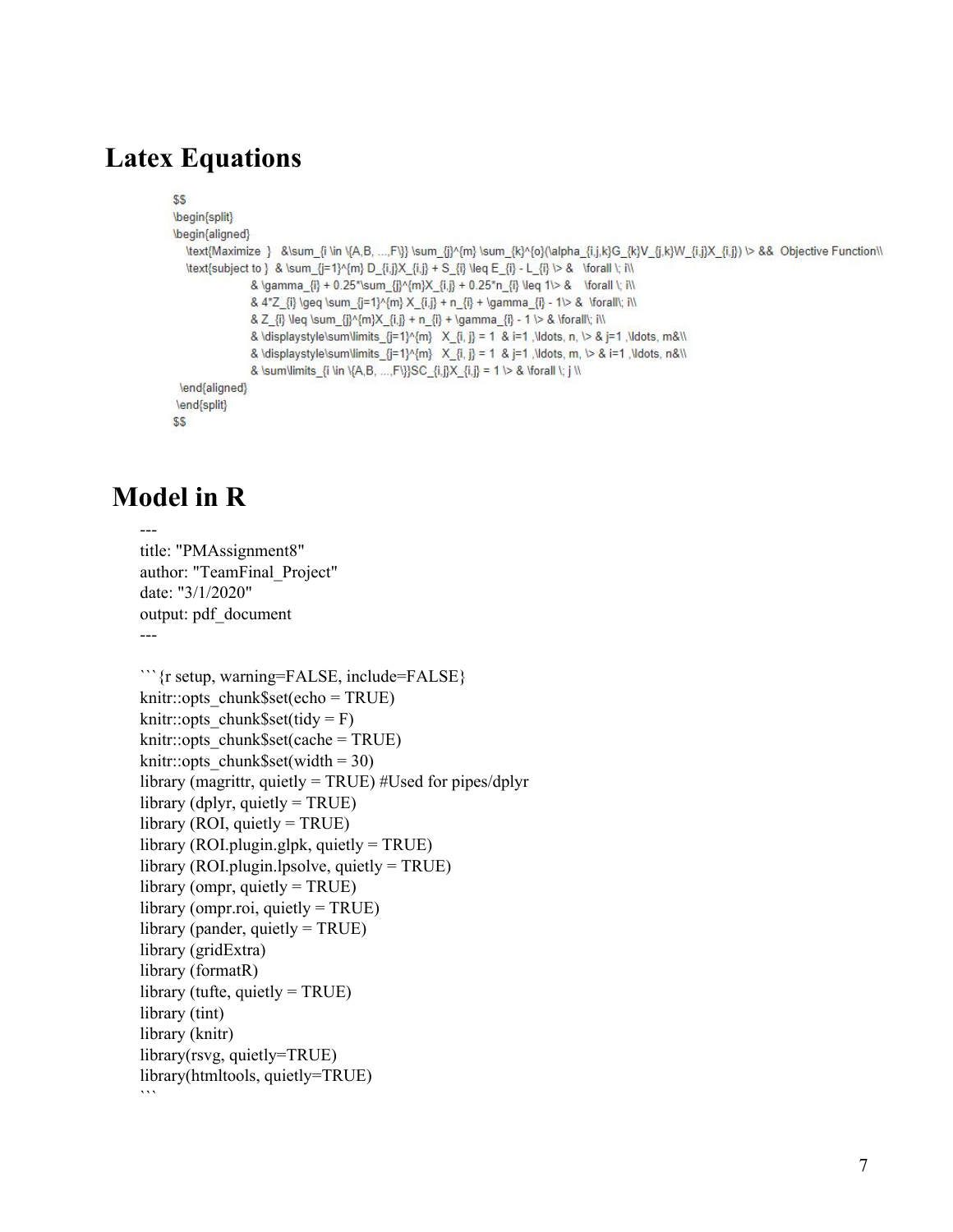```
```{r team_data}
 n < 8# no of projects
 m < -8# no of goals
 g \leq -8file_names \le- matrix(c("effectiveness_coefficient", "goal_percent", "project_goal_percent",
              "competency_matrix", "demand", "switchover", "capacity", "workload",
              "existing projects", "timeoffs"), ncol=1)
 file_path <- "inputs/OtherData/"
#Alpha i,j,k
 filepath alpha <- paste(file path,file names[1], sep = "")
 Alpha \leq- array(unlist(read.csv(filepath_alpha, FALSE, ",")), dim = c(n,m,g))
 #Gk
 filepath_goalper <- paste(file_path,file_names[2], sep = "")
 Goaltomissionpercent \leq array(unlist(read.csv(filepath_goalper, FALSE, ",")), dim = c(g))
 #Vjk
 filepath projectgoalper \leq- paste(file path,file names[3], sep = "")
 Projecttogoalpercent <- matrix(unlist(read.csv(filepath_projectgoalper, FALSE, ",")), byrow=T,ncol=g)
 #Wij
```
filepath projectPM <- paste(file path,file names[4], sep = "") Projectmanagertoproject <- matrix(unlist(read.csv(filepath\_projectPM, FALSE, ",")), byrow=T, ncol=m)

#Dij

filepath demand  $\leq$ - paste(file path,file names[5], sep = "") Demand <- matrix(unlist(read.csv(filepath\_demand, FALSE, ",")), byrow=T, ncol=m)

#Si

filepath\_switchover <- paste(file\_path,file\_names[6], sep = "") Switchover  $\leq$ - array(unlist(read.csv(filepath\_switchover, FALSE, ",")), dim = c(g))

#Ei

filepath capacity  $\leq$ - paste(file path,file names[7], sep = "") Capacity <- array(unlist(read.csv(filepath\_capacity, FALSE, ",")), dim = c(n))

#Li

filepath\_workload <- paste(file\_path,file\_names[8], sep = "") Workload  $\leq$ - array(unlist(read.csv(filepath\_workload, FALSE, ",")), dim = c(n))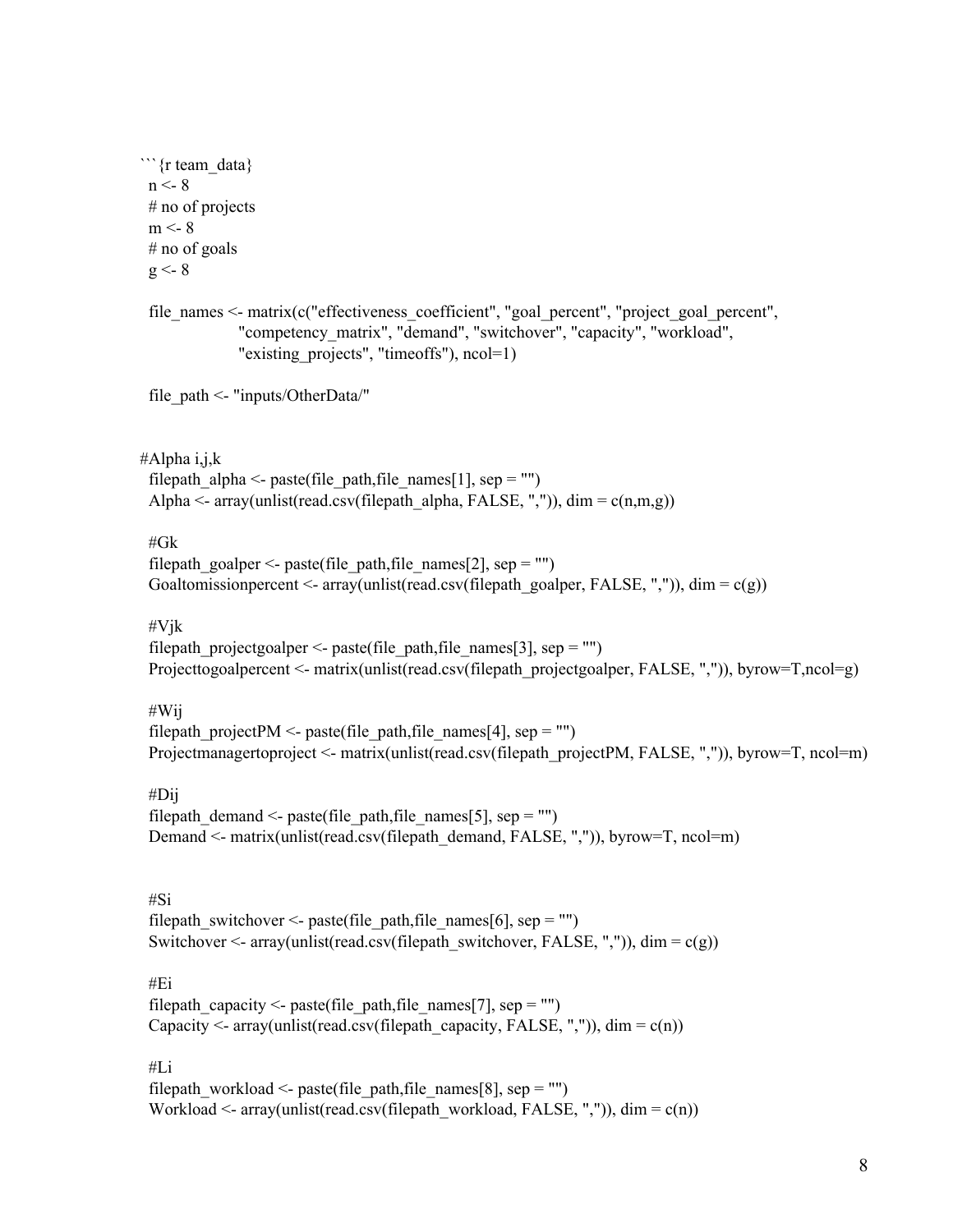#Existing number of projects for managers  $= n$  i filepath existing project  $\leq$ - paste (file path, file names [9], sep = "") Existing Projects  $\leq$  array(unlist(read.csv(filepath existingproject, FALSE, ",")), dim = c(n))

#Ti

```
filepath timeoff \leq- paste(file path,file names[10], sep = "")
timeoff \leq- array(unlist(read.csv(filepath_timeoff, FALSE, ",")), dim = c(n))
```
 $\ddot{\cdots}$ 

```{r print\_myPackages}

```
ip \leq- as.data.frame(installed.packages()[,c(1,3:4)])
rownames(ip) \leq- NULL
ip <- ip[is.na(ip$Priority),1:2,drop=FALSE]
write.csv(ip, file = "my_packages.csv")
```
 $\overline{\cdots}$ 

```{r final\_model, message=FALSE} Base Model <- MIPModel()  $\%$  >%

#Binary Variable Xij add variable(X[i,j], i=1:n, j = 1:m, type = "binary") %>%

#Binary Variable Zij add variable(Z[i], i=1:n, type = "binary") %>%

#Binary Variable Lambda ij add variable(lambda[i], i=1:n, type = "binary") %>%

set objective(sum expr (Alpha [i,j,k] \* Goaltomissionpercent [k] \* Projecttogoalpercent [j,k] \* Projectmanagertoproject [i,j] \* X [i,j], i=1:n, j=1:m, k=1:g), "max") %>%

#Resource Availability Constraint add\_constraint (sum\_expr(Demand[i,j]\*X[i,j], j=1:m)+ Switchover[i]  $\leq$  Capacity[i] - Workload[i] ,

```
i=1:n) %>%
```
add constraint (lambda[i] + 0.25  $*$  sum expr(X[i,j], j=1:m) +0.25  $*$  Existing Projects[i]  $\leq 1$ , i=1:n)  $\frac{0}{0}$  >%

add\_constraint (4\*Z[i] >= sum\_expr(X[i,j], j=1:m) + Existing\_Projects[i] + lambda[i] -1 , i=1:n) %>%

add\_constraint  $(Z[i] \leq sum \, \text{expr}(X[i,j], j=1:m) + \text{Existing} \, \text{Projects}[i] + lambda[i] -1, i=1:n) \% > %$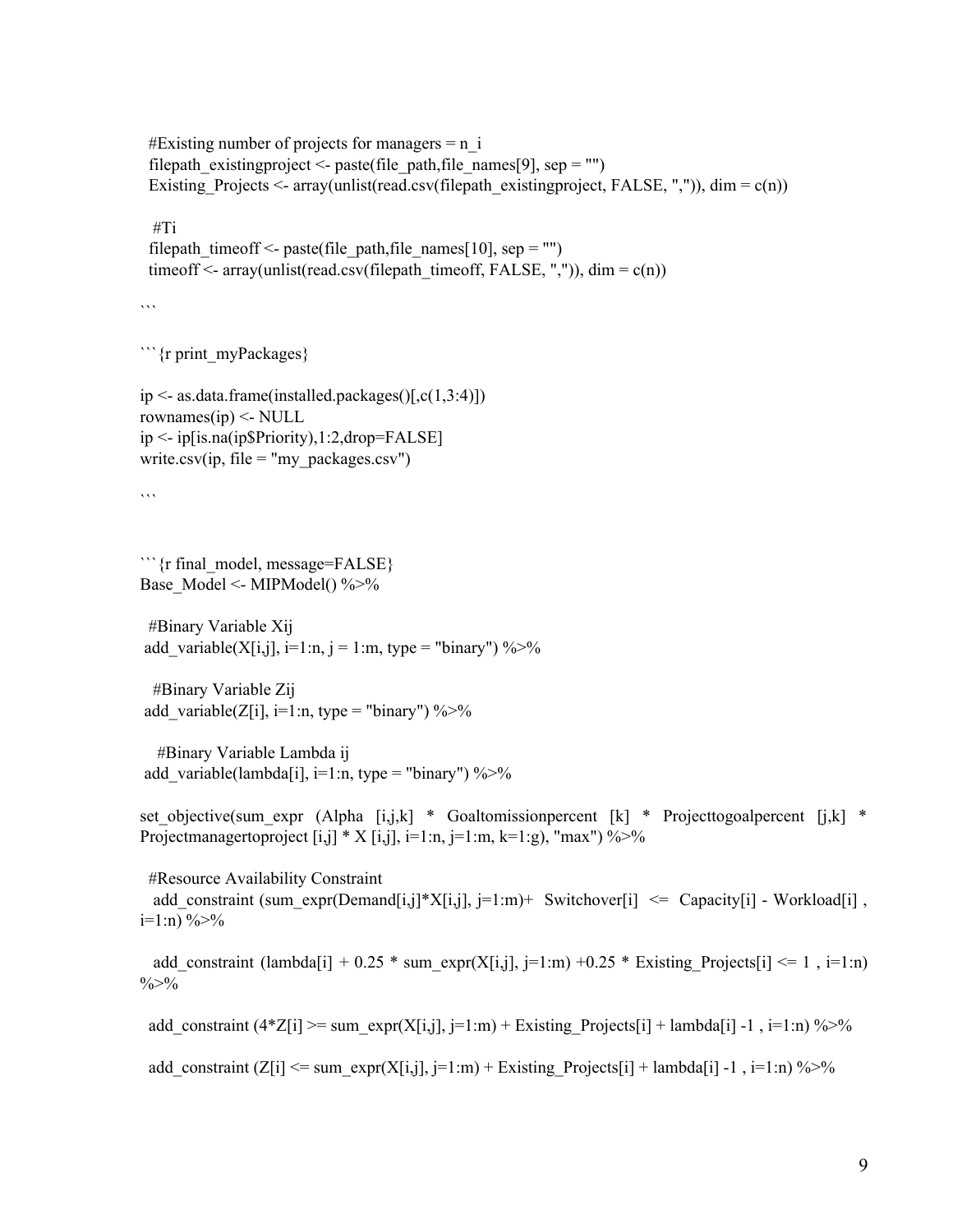#### #Project Assignment Constraints

add\_constraint (sum\_expr(X[i,j], i=1:n) == 1, j=1:m) %>%

#Project Manager Assignment Constraints

add\_constraint (sum\_expr(X[i,j], j=1:m) == 1, i=1:n)

 $\ddot{\cdots}$ 

```
```{r result_new_data}
result <- solve model(Base Model, with_ROI(solver = "glpk"))
result
ResultTable \leq- get solution(result, X[i,j])
ResultTable <- matrix(c(ResultTable[ , c(4)]), ncol=n)
```

```
colnames(ResultTable)<-list("Project1", "Project2", "Project3", "Project4", "Project5", "Project6",
                "Project7", "Project8")
rownames(ResultTable)<-list("PM1","PM2","PM3","PM4","PM5","PM6", "PM7", "PM8")
```
 $pander(ResultTable, caption = "Raw results for X ij Variable")$ 

. . .

#### **Results Base model**

|                       | Status: optimal<br>Objective value: 8786.419 |                            |                            |          |          |          |
|-----------------------|----------------------------------------------|----------------------------|----------------------------|----------|----------|----------|
|                       | Project1                                     |                            | Project2 Project3 Project4 |          | Project5 | Project6 |
| $*$ $*$ $PM1$ $*$ $*$ | 0                                            | 0                          |                            | 0        | 0        | 0        |
| $*$ $*$ $PM2$ $*$ $*$ | 0                                            |                            | 0                          | 0        | 0        | 0        |
| $* * p_{M}3**$        | 1                                            | $\boldsymbol{\varnothing}$ | 0                          | $\theta$ | 0        | 0        |
| $**PMA**$             | 0                                            | 0                          | 0                          | 1        | 0        | 0        |
| $*$ $*$ $PM5$ $*$ $*$ | 0                                            | 0                          | 0                          | 0        | 0        |          |
| $**PMS**$             | $\theta$                                     | 0                          | 0                          | Ø        |          | $\Omega$ |

The above model is a base model which we have implemented to match with the paper. As an enhancement to the model we have considered time-off of the project managers in the form of sabbatical/maternity leaves. Below is the model with time off taken into consideration.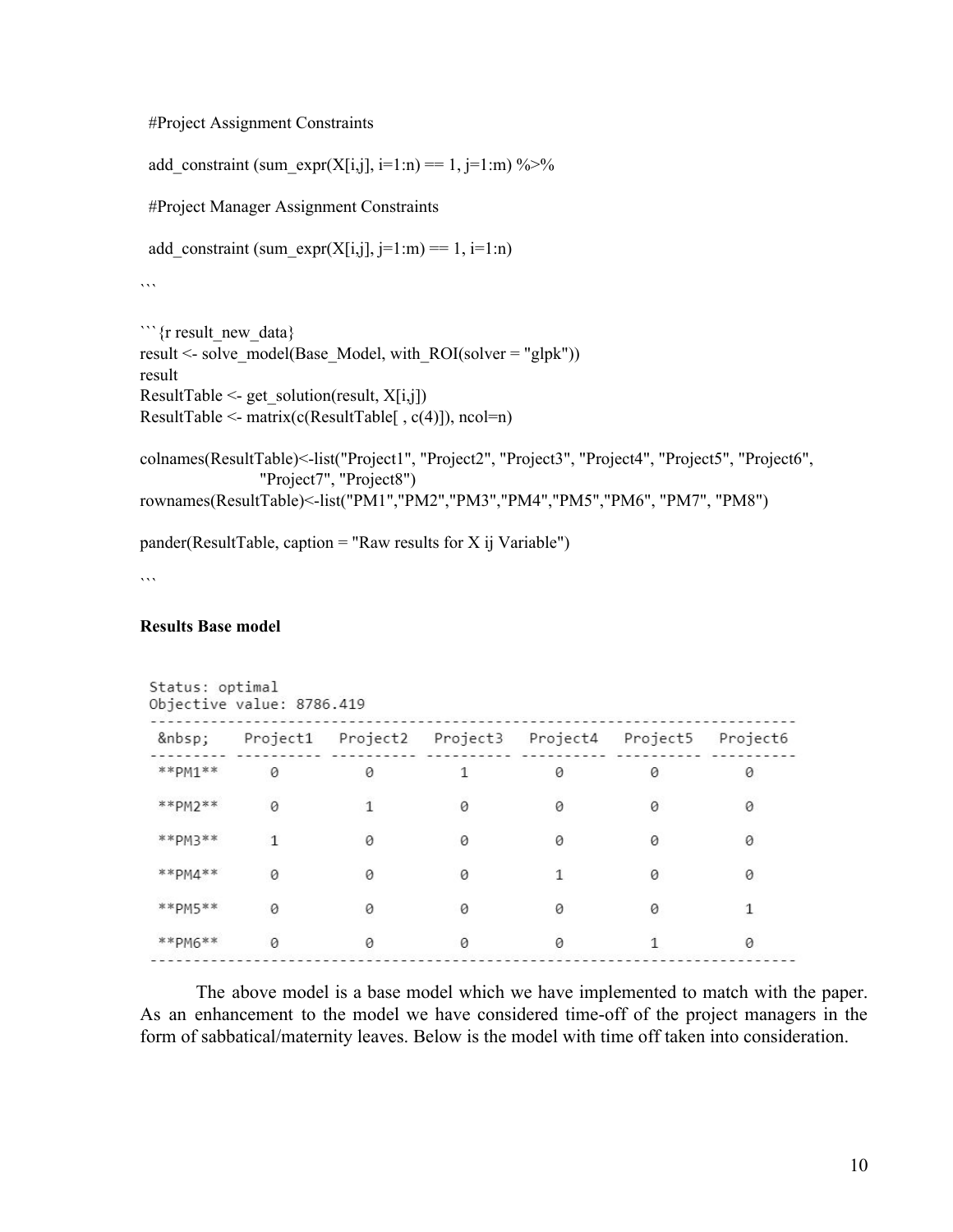#### **Timeoff**

```
```{r addingTimeOff}
#Ti
 timeoff <- array(c(192, 0, 0, 192, 0, 0))modified Model <- add constraint(Base Model, sum expr(Demand[i,j]*X[i,j], j=1:m)+
                      Switchover<sup>[i]</sup> \leq Capacity<sup>[i]</sup> - Workload<sup>[i]</sup>- timeoff<sup>[i]</sup>, i=1:n)
result_timeoff <- solve_model(modified_Model, with_ROI(solver = "lpsolve"))
ResultTable timeoff <- get solution(result timeoff, X[i,j])
ResultTable_timeoff <- matrix(c(ResultTable_timeoff[ , c(4)]), ncol=6)
colnames(ResultTable_timeoff)<-list("Project1", "Project2", "Project3", "Project4", "Project5",
"Project6")
rownames(ResultTable_timeoff)<-list("PM1","PM2","PM3","PM4","PM5","PM6")
pander(ResultTable timeoff, caption = "Raw results for X ii Variable with timeoff")pander(head( get solution(result timeoff, Z[i])),
    caption = "Raw results for Z i Variable with timeoff")
```
pander(head( get solution(result timeoff, lambda[i])), caption = "Raw results for lambda i Variable with timeoff")

 $\cdots$ 

#### **Results Modified Model**

|         | Status: optimal<br>Objective value: 8036.84 |          |          |                                              |         |          |
|---------|---------------------------------------------|----------|----------|----------------------------------------------|---------|----------|
|         |                                             |          |          | Project1 Project2 Project3 Project4 Project5 |         | Project6 |
| **PM1** | 0                                           | $\circ$  | 0        | 1                                            | $\circ$ | $\circ$  |
| **PM2** | 0                                           | 1        | 0        | 0                                            | 0       | 0        |
| **PM3** | 1                                           | 0        | $\Omega$ | 0                                            | O       | 0        |
| **PM4** | 0                                           | 0        | 0        | 0                                            | 0       | 1        |
| **PM5** | $\Omega$                                    | $\Omega$ | 1        | $\Omega$                                     | O       | $\Omega$ |
| **PM6** | $\circ$                                     | 0        | 0        | 0                                            |         | $\circ$  |

Table: Raw results for X ij Variable

When considered time off of the project managers, Project assignments to the project managers are changed when compared to the base model.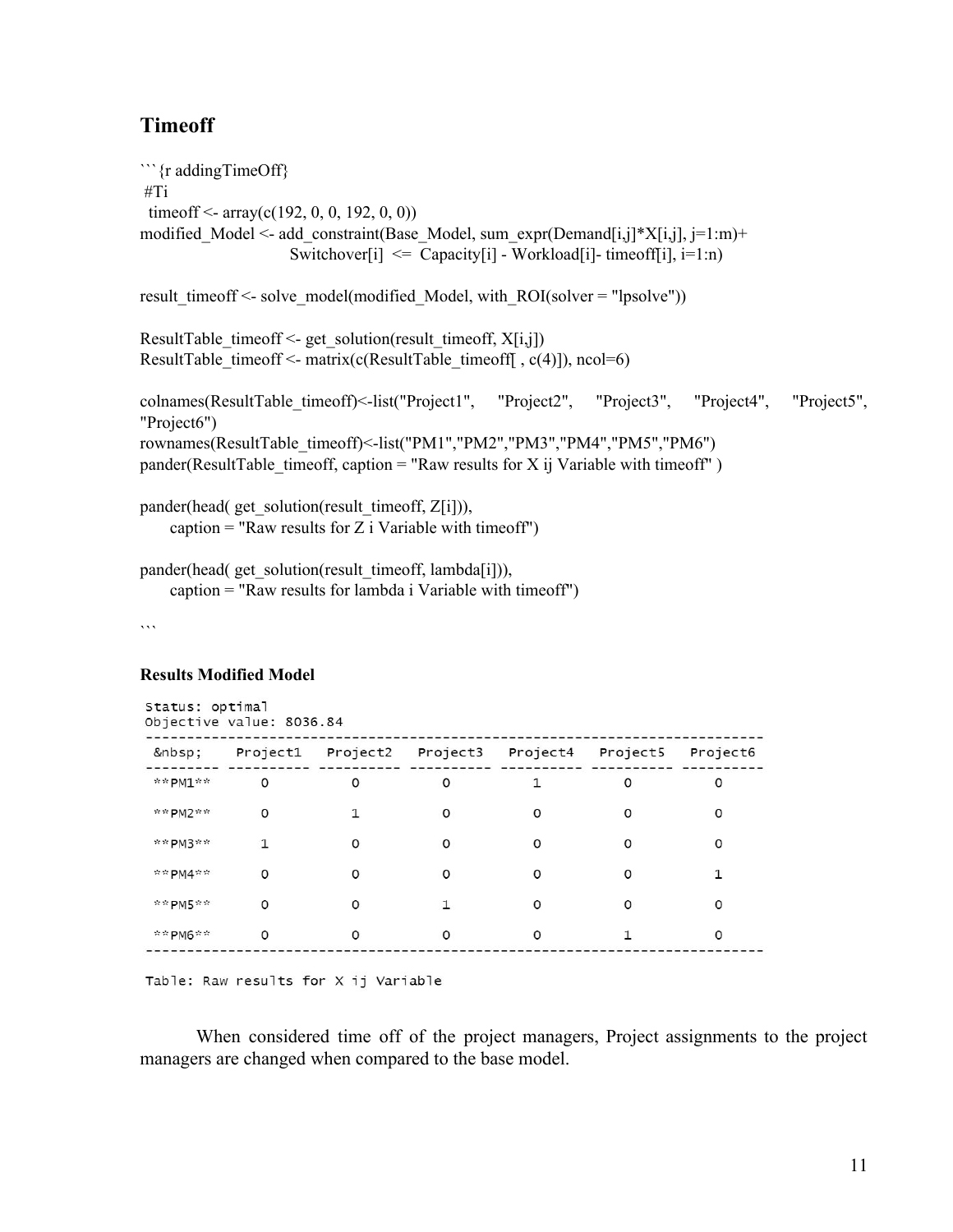Also tried out the above model for reduced projects/project managers (3x3) and also for increased projects/project managers (8x8) . Data is taken from the paper.

#### **Results for reduced data set**

Status: optimal Objective value: 172.0435 Project1 Project2 Project3  $*$   $*$  PM1\*\* 0 1 0  $*$  \* PM2\*\*  $1$  0  $\circ$ \*\*PM3\*\* 0  $\circ$  $\mathbf{1}$ 

Table: X[i,j] for reduced data set

The results for the 3x3x3 data show each Project Manager getting assigned to a particular unique project based on their skillset and available bandwidth. The objective function is also 172.0435 which essentially indicates that this assignment is the best possible fit for the success for the entire organization for this 3x3x3 setup.

#### **Results for increased data set**

|                    | Project1       | Project2     | Project3       | Project4 | Project5     | Project <sub>6</sub> |
|--------------------|----------------|--------------|----------------|----------|--------------|----------------------|
| **PM1**            | $\overline{0}$ | $\Omega$     | 0              | O        | $\Omega$     | 0                    |
| $*$ *PM2**         | $\mathbf{0}$   | $\Omega$     | 1              | $\Omega$ | $\Omega$     | $\mathbf{0}$         |
| **PM3**            | 0              | $\mathbf{0}$ | $\bf{0}$       |          | $\bf{0}$     | 0                    |
| **PM4**            | $\overline{0}$ | $\Omega$     | $\bf{0}$       | $\Omega$ |              | $\Omega$             |
| $*$ <b>*PM5</b> ** | $\mathbf{0}$   | O            | $\mathbf{0}$   |          | $\Omega$     |                      |
| **PM6**            | 1              |              | $\Omega$       | O        | $\Omega$     | 0                    |
| $*$ *PM7**         | $\overline{0}$ |              | $\overline{0}$ |          | $\mathbf{0}$ | 0                    |
| $*$ *PM8**         | $\Omega$       | $\Omega$     | $\Omega$       | $\Omega$ | $\Omega$     | O                    |

Table: Raw results for X ij Variable (continued below)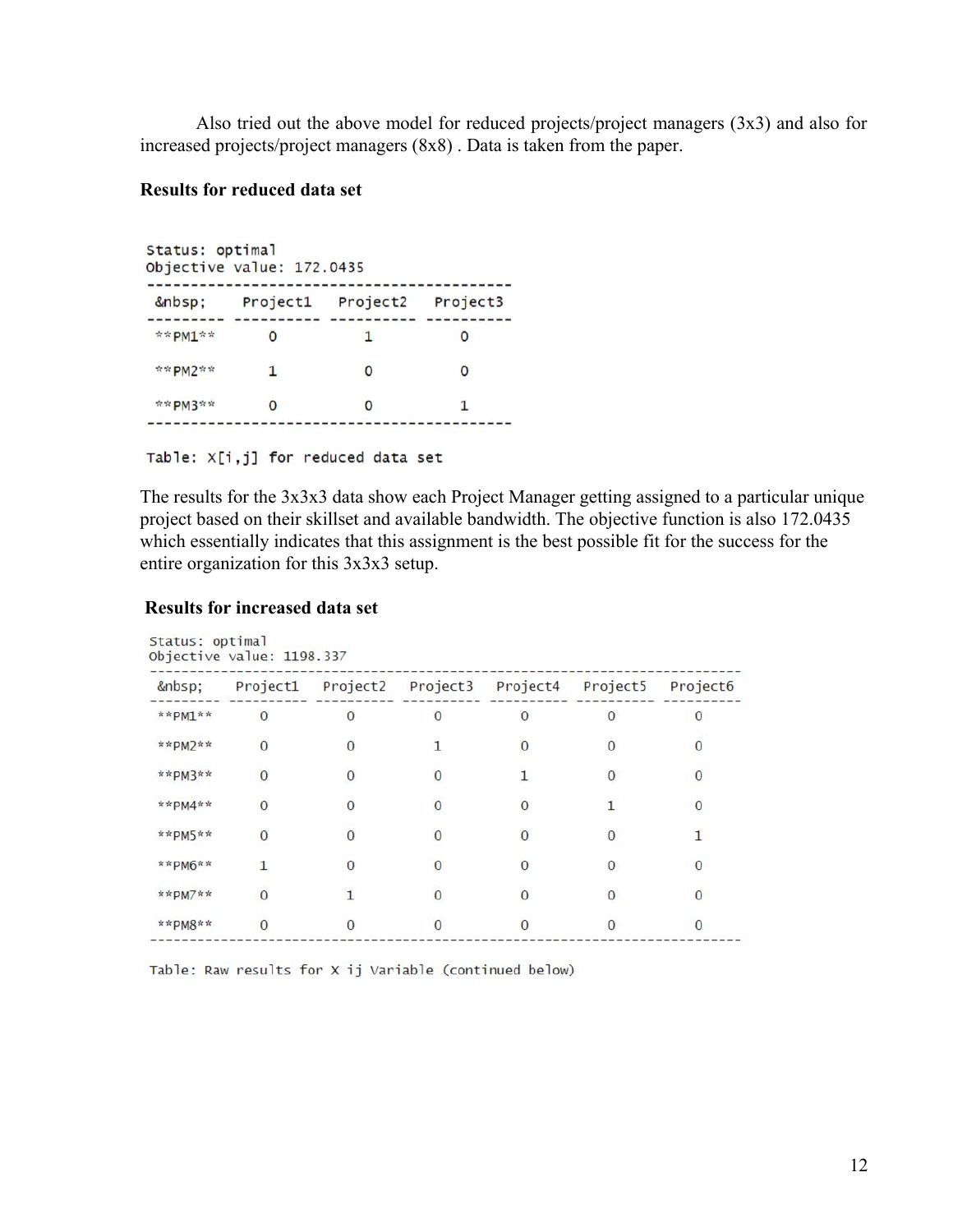|             | Project7 | Project8       |
|-------------|----------|----------------|
| ** $PM1$ ** | 1        | 0              |
| ** $PM2$ ** | 0        | $\overline{0}$ |
| **PM3**     | 0        | 0              |
| **PM4**     | $\Omega$ | $\Omega$       |
| ** $PM5$ ** | 0        | $\Omega$       |
| ** PM6**    | 0        | $\Omega$       |
| ** $PM7$ ** | 0        | $\Omega$       |
| **PM8**     | О        | 1              |

The results for the 8x8x8 data show each Project Manager getting assigned to a particular unique project based on their skillset and available bandwidth. The objective function is also 1198.337 which essentially indicates that this assignment is the best possible fit for the success for the entire organization for this 8x8x8 setup.

### <span id="page-15-0"></span>**Result Analysis**

The result generated from our optimization model matches the result given in the paper that we used as a reference to create this model. We run the model using different solvers like "glpk" and "lpsolve". We got the exact same results from both the solvers as the number of variables and the constraints used in the model are very small. We modified the base model by adding time-off constraint for sabbatical and maternity leaves and the model was able to generate an optimal solution in both cases. However, adding a time-off constraint reduced our optimal value from the value we got from the base model as adding a new constraint to our base model reduced the feasible region thereby reducing the optimal value. The model when run for a smaller dataset where there are 3 project managers assigned to 3 projects with three organizational goals and a larger dataset of 8 project managers assigned to 8 projects in alignment to 8 organizational goals, the optimal value significantly reduced in both cases from the base model as the number of resources reduced for the smaller dataset and increased for the larger dataset.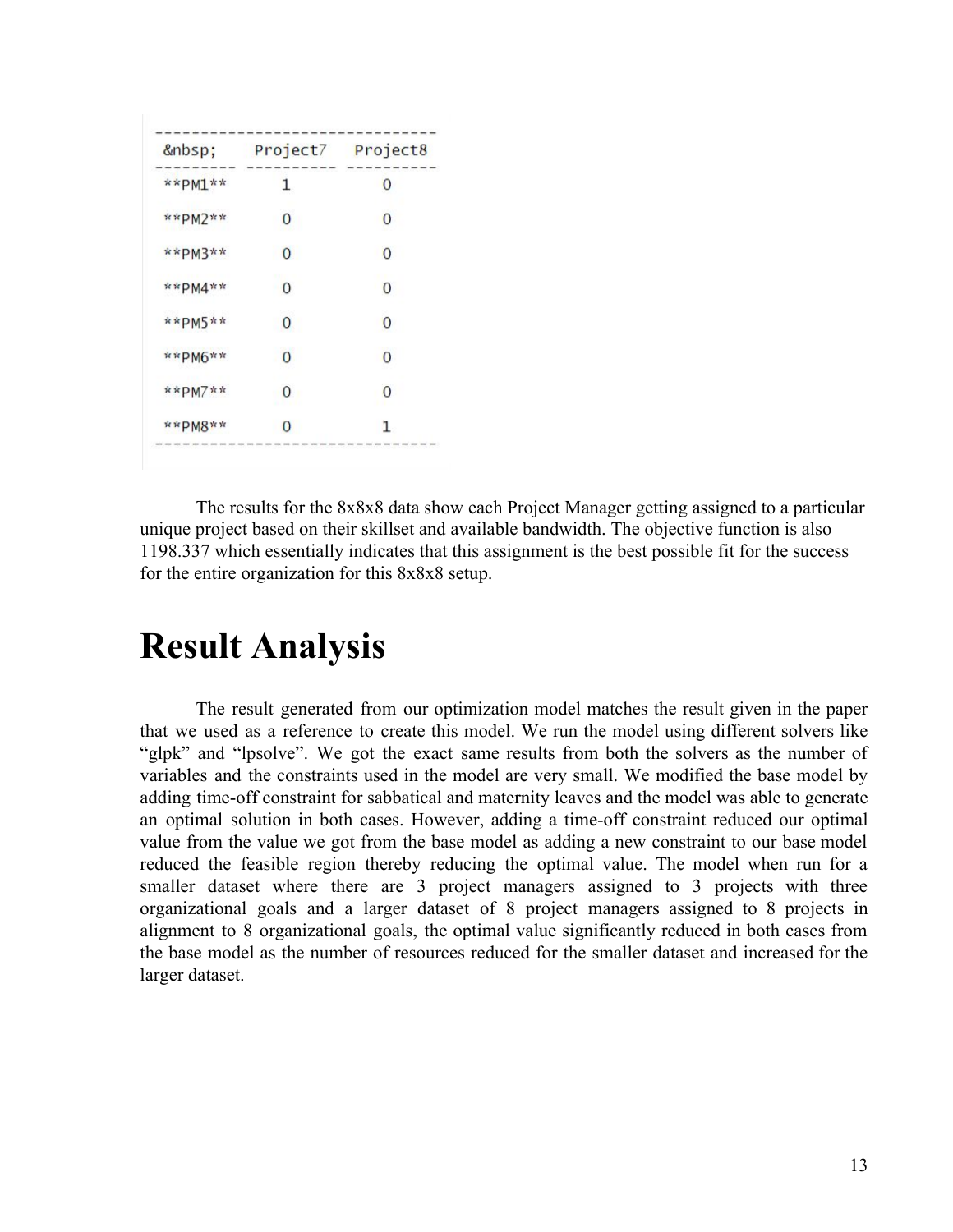# <span id="page-16-0"></span>**Challenges Faced**

Due to limited online debug information for R, we spent a lot of time debugging the issues we encountered. There were many challenges that we came across while working on this project which are listed as follows:

- 1. The main problem that was faced by all the people in the group was running the model with "glpk" solver on Rstudio cloud. However, we were able to get the results with "lpsolve" solver on Rstudio cloud. The desktop version was able to run the model with desired results using "glpk" solver. The reason for the "glpk" solver not working on the cloud for this model is still unknown even after debugging.
- 2. The other challenge that we faced was generating the results using the model for a bigger dataset. The base model was created with 6 project managers assigned to 6 projects in alignment to 4 goals of the organization. We were trying to run the model with 8 project managers assigned to 8 projects in alignment to 8 goals of the organization. We tried running the model with different solvers but we were getting the error in the multiplier with missing values in the error statement. However, we were able to run the model successfully for a smaller dataset of 3 managers, 3 projects and 3 goals.

We were able to debug it to NULL value in the data set and were able to resolve it to generate recommendations for 8 project manager assignments.

3. The other challenge we faced was printing the model results using the "get solution( $\leq$ model $\geq$ ,  $\leq$ variable $\geq$ )" function for a smaller dataset of 3 managers, 3 projects and 3 goals. But we were able to print the results correctly using this function for the base model dataset.

After using different debug strategies and referring to the error statement on various websites we were able to resolve our errors. The bigger dataset multiplier error was resolved when we realized there was a null value in one of the csv that we are loading directly into the model. The printing issue for the smaller dataset was also resolved after trying different types of arguments to get solution() function. Now the model works without any error and can be used for any type of dataset.

# <span id="page-16-1"></span>**Future Work**

The goal of human resource management in the modern workplace is not just to match the skill-set of the human resource to the project but also to provide the resource with opportunities for his/her long-term career goals. Career progression is one of the key motivating factors for millenials to accept or continue employment with a company. Management wants to retain top talent by providing growth opportunities (both skills and career progression) to resources. It would be a good enhancement to the model to help assign projects to managers not just based on their current skill but also include the desired skill/experience sought by the resource.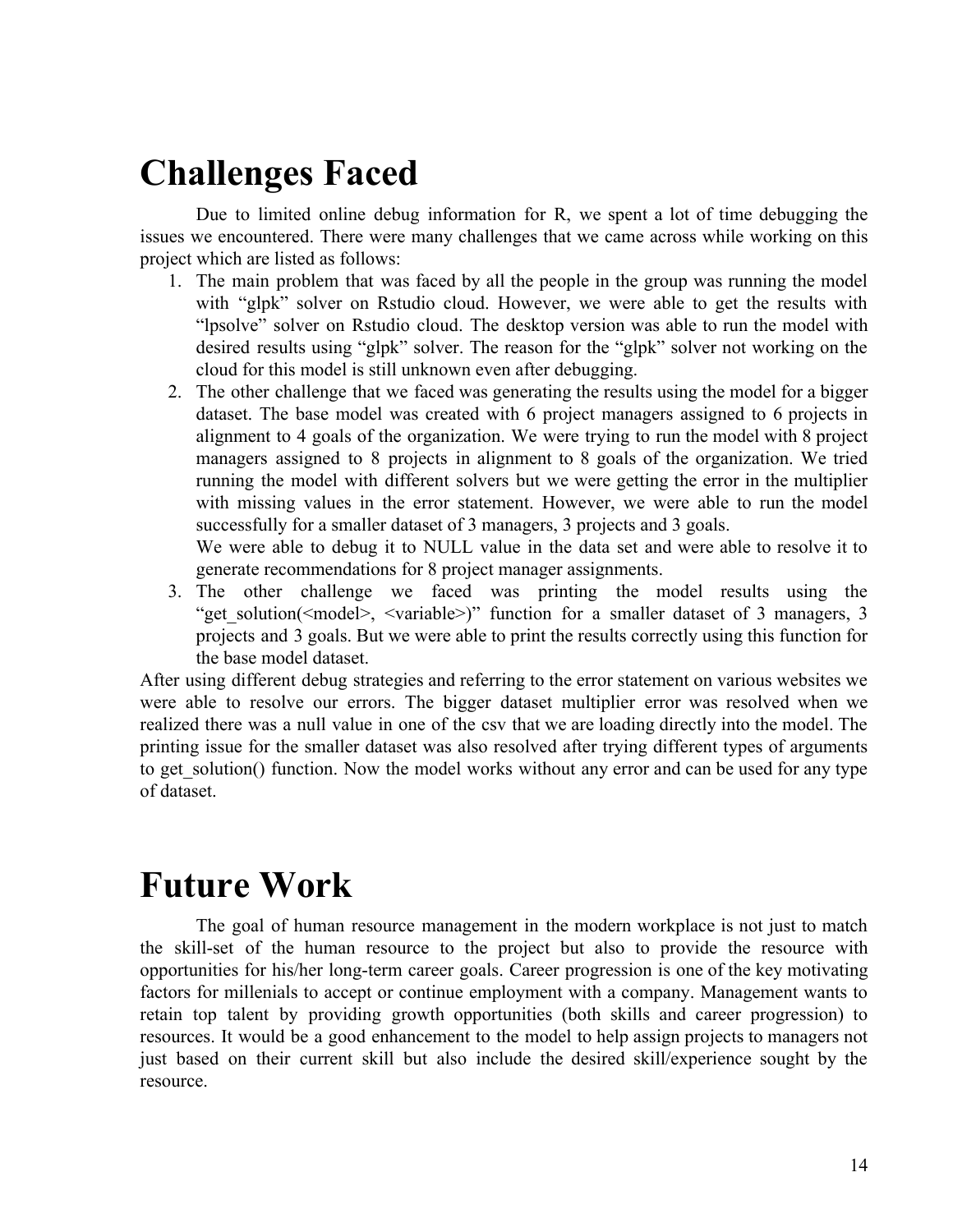# <span id="page-17-0"></span>**Conclusion**

As a result, from this model, we were able to create an integer-programming model in R which can perform project manager assignment to various projects taking into consideration different assignment criteria. The results generated from our base model matched the results generated in the paper we referenced for creating this model.

The model created in the project proposes the project assignment to the project manager using different constraints like project requirements, manager competencies to work on the projects, project prioritization and the organizational/personal limitations. Along with this we added one more time-off constraint which considers the sabbatical, maternity or paternity leaves taken by any manager which performs the project assignment process.

As an extension to this model, we tried running this model for the smaller and larger dataset, and we were able to generate desired results using this model. So, this framework and the optimization model can be used for project manager assignment to projects in any smaller or bigger organization and this assignment will be in alignment with the organization's goal to maximize profit.